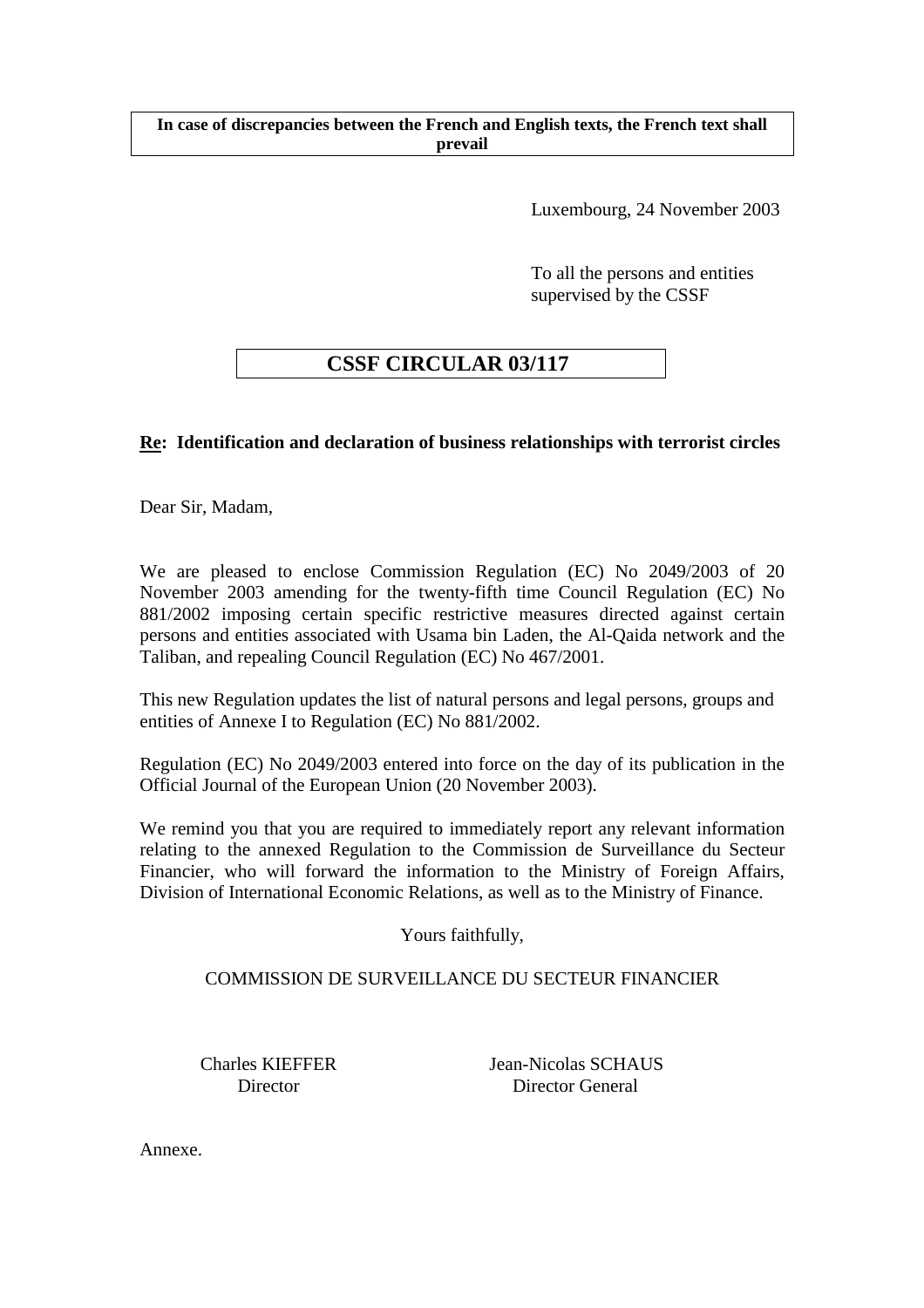### **COMMISSION REGULATION (EC) No 2049/2003**

#### **of 20 November 2003**

### **amending for the 25th time Council Regulation (EC) No 881/2002 imposing certain specific restrictive measures directed against certain persons and entities associated with Usama bin Laden, the Al-Qaida network and the Taliban, and repealing Council Regulation (EC) No 467/2001**

THE COMMISSION OF THE EUROPEAN COMMUNITIES,

Having regard to the Treaty establishing the European Community,

Having regard to Council Regulation (EC) No 881/2002 of 27 May 2002 imposing certain specific restrictive measures directed against certain persons and entities associated with Usama bin Laden, the Al-Qaida network and the Taliban, and repealing Council Regulation (EC) No 467/2001 prohibiting the export of certain goods and services to Afghanistan, strengthening the flight ban and extending the freeze of funds and other financial resources in respect of the Taliban of Afghanistan (1), as last amended by Commission Regulation (EC) No  $1991/2003$  ( $^2$ ), and in particular Article 7(1), first indent, thereof,

Whereas:

(1) Annex I to Regulation (EC) No 881/2002 lists the persons, groups and entities covered by the freezing of funds and economic resources under that Regulation.

- (2) On 11 and 12 November 2003, the Sanctions Committee of the United Nations Security Council decided to amend the list of persons, groups and entities to whom the freezing of funds and economic resources should apply. Therefore, Annex I should be amended accordingly.
- (3) In order to ensure that the measures provided for in this Regulation are effective, this Regulation must enter into force immediately,

HAS ADOPTED THIS REGULATION.

#### *Article 1*

Annex I to Regulation (EC) No 881/2002 is hereby amended in accordance with the Annex to this Regulation.

#### *Article 2*

This Regulation shall enter into force on the day of its publication in the *Official Journal of the European Union*.

This Regulation shall be binding in its entirety and directly applicable in all Member States.

Done at Brussels, 20 November 2003.

*For the Commission* Christopher PATTEN *Member of the Commission*

<sup>(</sup> 1 ) OJ L 139, 29.5.2002, p. 9.

<sup>(</sup> 2 ) OJ L 295, 13.11.2003, p. 81.